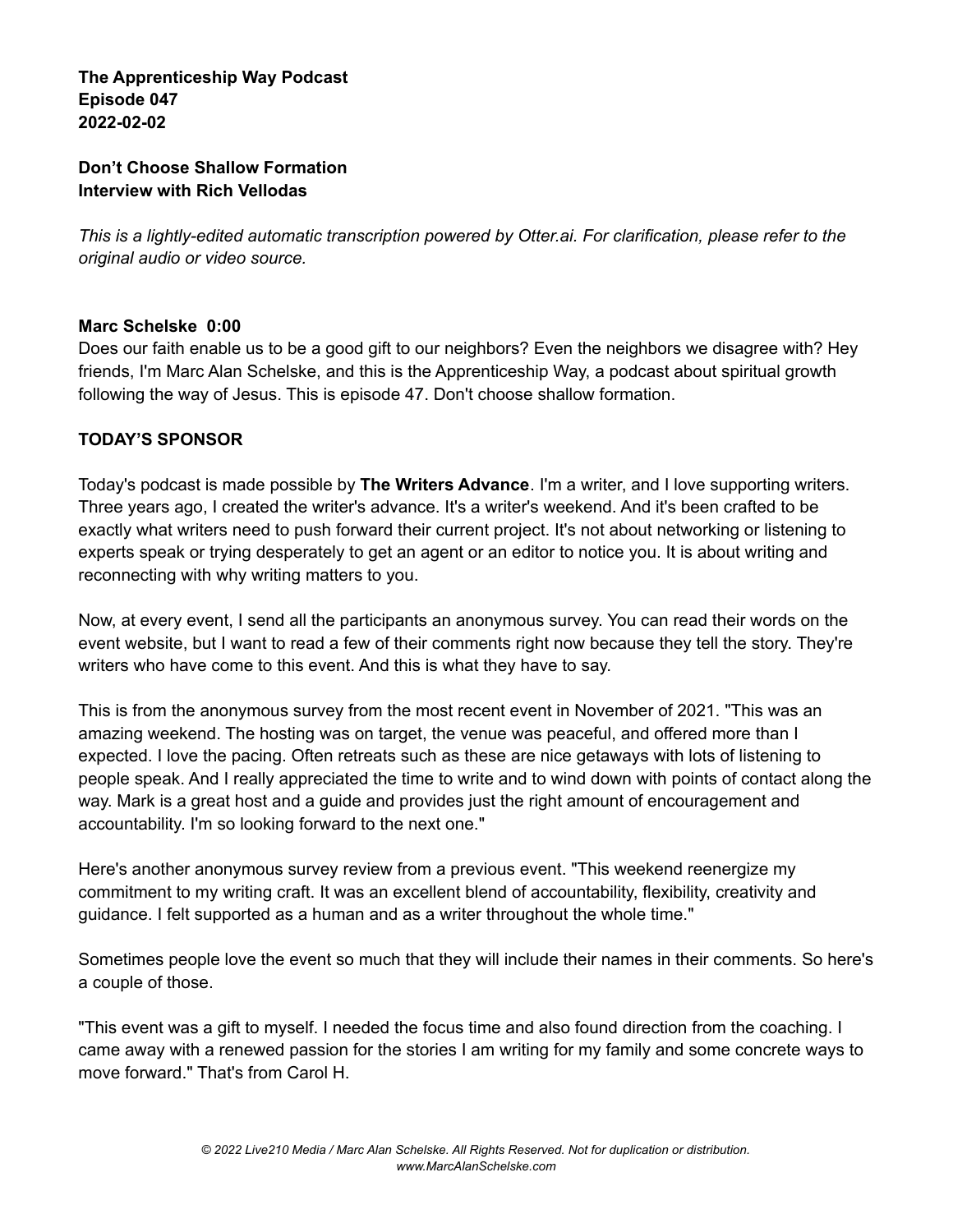One last one. This is from Tara Rolstad, a professional speaker who has attended the Writers Advance twice. Her words: "I've come to see the writers advanced as a gift I can't afford not to give myself. I got more work done this weekend than I have in months. And to do it in a gorgeous peaceful, comfortable location in the company and support of smart, quality people like Marc attracts? Invaluable! I'm deeply grateful."

Well, maybe you are one of the smart quality people that I attract! Or maybe you love a writer and you would love to give them an incredible gift to help them move their project forward. There are presently eight spots left out of a total of 14 for the spring Writers Advance weekend coming up April 1-3, 2022. For more info, head over to **[www.TheWritersAdvance.com](http://www.thewritersadvance.com)**. You can learn all about it, you can sign up there, the link will be on the screen, in the show notes, and underneath the YouTube video.

# **INTRODUCTION**

Recently, I was chatting with a small group of local pastors. They were from churches that were really different--small, very large, urban, rural, different denominations. It was the first time I had seen any other pastors in person since the start of the COVID pandemic. And we were talking about everything that we've been through as a result. Basically, we were telling war stories.

Even though our churches were so different, our stories were very similar. Church members were angry because of the way their church was handling COVID. Angry if the church was online, angry if the church was in person, angry if they weren't enforcing masks, angry if they were. And then there was tension over the pastor's perceived political position. Even the most general call for compassion and care for vulnerable people would get you labeled as too liberal for the denomination or one guy even got called a socialist. I know these pastors, all of them, all of them desire to protect vulnerable people, you know--as Jesus did. And almost all of them had church members who took offense at that. I've heard the same kinds of reports from pastors across the country.

It seems like there's something happening in the wider Christian church right now that is not good--by not good. I mean, not like Jesus at all. Now, I know, I know there are good Christians and good churches and good pastors. Maybe you have one of those great churches or you are one of those great pastors. That's all true. And yet, can't you see that there is a sickness bubbling to the surface in the modern Christian church? Among Christians, we're seeing increasing science denial, COVID denial, dogmatic refusal to take the vaccine or wear masks or do anything to protect vulnerable people in our communities. We're seeing wide support for intentionally cruel immigration policies, and an almost rabid pursuit of getting anti-abortion laws on the books regardless of the cost or who gets hurt, with a very little parallel concern for sustaining the life of already born people. There's also a weird, deep resistance to talking about the historical reality of racial oppression and exploitation in our countries. Even an unwillingness to take seriously the issue of sexual abuse of women and children in church communities and by church leaders.

Come on, Christians are ostensibly people who've been taught to love their neighbors as themselves. These are people who've heard Paul's words in the church that to bear one another's burdens is to fulfill the law of Christ. These are people who've been taught about God's grace and forgiveness, people who read Jesus' words, "Whatsoever you do for the least of these, you've done for me." So what is going on? Now, of course, I'll grant that there are great churches and great pastors, and great Christians out there doing good gospel things. But even so, I think we're witnessing across the nation, and even the world, a massive failure of discipleship. Discipleship is that old word we use in church to talk about the process of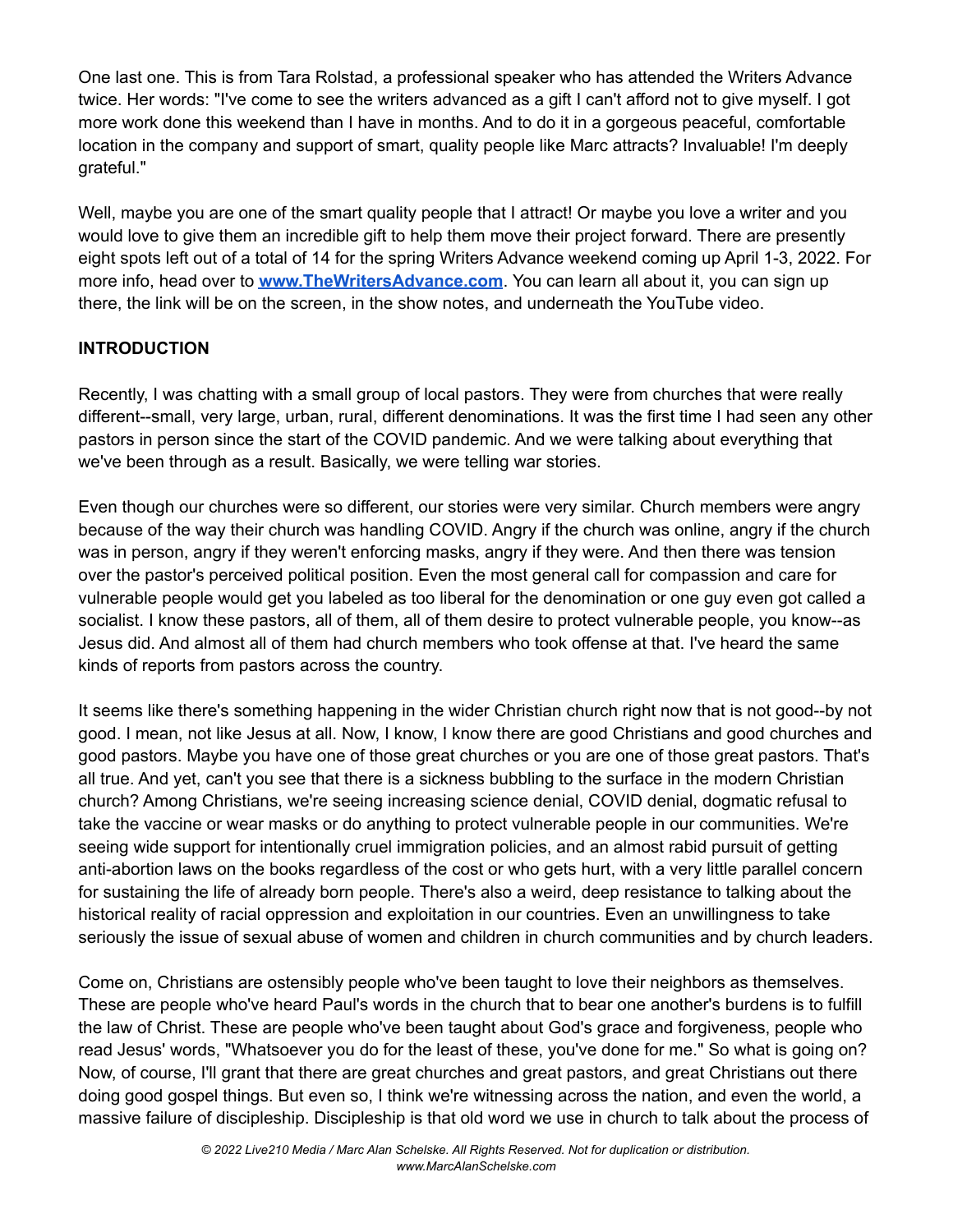learning to follow Jesus. And this process is not meant just to teach us churchy skills like how to study the Bible or pray more. It's supposed to change our essential values. But it seems in too many cases, that is just not happening.

Early in the pandemic, my church and I read a book that offered an intervention on this front, The Deeply Formed Life: Five Transformational Values to Root us in the Way of Jesus." This book isn't written by some ivory-tower theorist. It's written by a pastor, Rich Vellodas. He's the pastor of New Life Fellowship in Queens, New York, New Life is a multiracial, multi-class, multi-generational urban immigrant church that has had to walk through some of these very difficult issues. In The Deeply Formed Life, Vellodas offers five values that he suggests we are missing in the church right now, five values that the church needs in this particular moment. The book was really helpful to me and to my church.

And so I asked Rich to sit down with me and chat about this crisis of discipleship. And I started out by asking him, "Why is this happening?"

# **Rich Vellodas 7:11**

We're living in a CPR world. That's how I've tried to explain what's going on in our day, Marc. In a world that is marked by COVID, Political Hostility, Racial Injustice, and the convergence of those things, CPR is leading to us to have ailing hearts and difficulty breathing. And I think the past year and a half has revealed to us the complexity, the stress, the anxiety, the particular moment that we're in is so fragmented. And the call to discipleship in this particular moment requires a vision that's large enough, and deep enough to encompass the particular moment that we find ourselves in. Yes, we need the classic practices of discipleship, of prayer, and reading the Bible, and bearing witness to Christ, and church and all the rest, but discipleship--for it to truly impact people in ways that goes beyond the surface--It's one that resists the pull of formational compartmentalization that we find ourselves in. And we require a new really paradigm or a fresh paradigm, at least.

# **Marc Schelske 8:36**

In the book, you talk about how we've experienced a shallow formation. Can you talk about, a little bit of what that means? And maybe how that shallow formation is what we are seeing fall down right now?

# **Rich Vellodas 8:48**

Yeah, by shallow formation, I'm talking about a way of life that leaves very little space for interiority, a formation that often doesn't go beyond behavior modification, doctrinal affirmations, political associations. It's a very thin approach. And so to go beneath the surface, you know, when I think about the various traditions, that I've been shaped by, traditions that I love, traditions that have helped me, what I often find is that there tends to have a particular accent. So for example, in the evangelical tradition--I use that in the theological sense of the word not in the political sense of that word--And the theology in the evangelical tradition is often about right thinking. That as long as you have the right thinking, and you believe certain things about the divinity of Jesus, and about the way of salvation and about something related to the Bible, then you're good to go. I mean, you got the right thinking, or it's right--in the Pentecostal tradition, where I have spent many years as well, It's the right experiences. Do you have the right experience? Whether it's mainline traditions or progressive traditions or traditions that are oriented by justice? Is there a right action? Are we giving ourselves to the right action in the world? And so it's often right thinking, right experiences, right action. There's often in light of that very little interiority, where we're not examining some of the larger issues from a deeper center.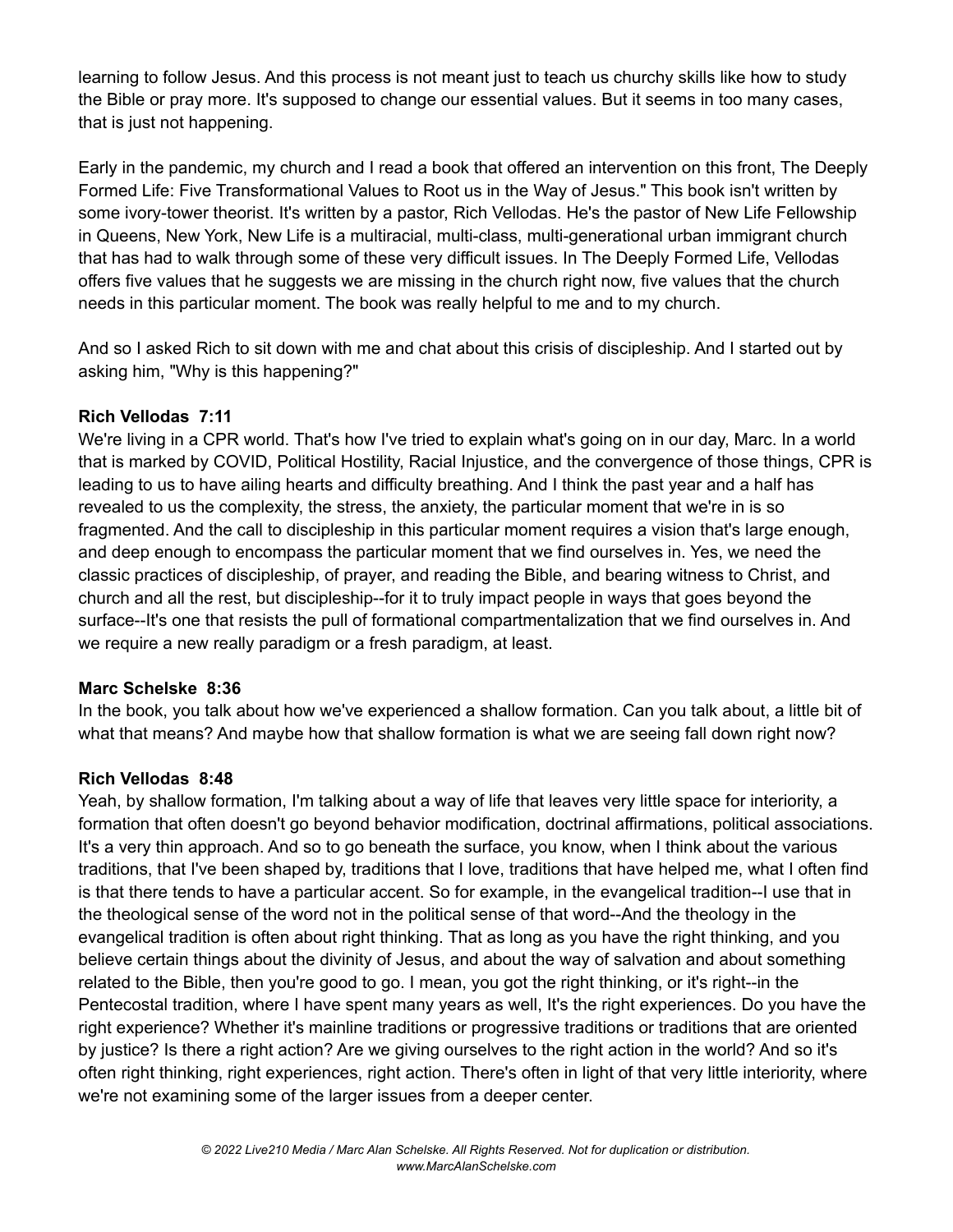#### **Marc Schelske 10:23**

It sounds like you're talking about the, I mean, kind of the iceberg metaphor that, you know, I first saw in the Emotionally Healthy Spirituality material, talking about how we have so much of our interior life beneath the surface. That metaphor was talking about our emotional reality. And it sounds like you're taking the same metaphor and expanding it to the rest of our inner life, political identity, racial identity, culture, all that stuff.

#### **Rich Vellodas 10:52**

That's absolutely right. I mean, we...there are no icebergs in Queens, but we made that image the logo of our church. And it is, in many respects, the primary image that we come back to talk about--whether it's our emotional life, whether it's our political identification--the ways that we navigate and so absolutely right.

#### **Marc Schelske 11:13**

Right, because we want, we want life transformation and that's not going to be the surface things you've talked about. It's not just, "Do you understand and articulate your doctrine in the right way? Do you have you added the right set of behaviors to your life?" Those are fruit, that's Jesus metaphor, right? Fruit on the tree. So something about the tree, something about the roots is what needs to be changed. That's where we're headed. And right now in this world, it feels like the roots are missing.

#### **Rich Vellodas 11:37**

In the world that we live in, the pace is just nonstop. And this is not just that I'm from New York, I'm in the city that never sleeps. And so we're accustomed to this. But this is not just a New York phenomenon. There's just a chaotic, frenzied, hurried pace that we live. And because of this chaotic pace, there's very little time to actually take inventory of our own souls, let alone some of the deeper ways that we are to be thinking about some of the more challenging and important issues of our day.

#### **Marc Schelske 12:10**

In the book, you pick out five particular themes that you're suggesting are kind of the intervention to this to this problem that we're facing.

# **Rich Vellodas 12:21**

That's the first time I've heard it that way and I like it, Marc. That's the first time I've heard it that way.

# **Marc Schelske 12:26**

We want to get down into the roots or down into the iceberg. Talk us through what these values are and what they're intervening about.

#### **Rich Vellodas 12:35**

Yeah, so the five values that I write about, and those values are Contemplative Rhythms, Racial Reconciliation, Interior Examination, Sexual Wholeness, and Missional presence.

For Contemplative Rhythms, the intervention is we are living often at a pace that is exhausting, and leaves no room for us to catch up to God. And so in order to catch up to God, we need to slow down our lives. That's the paradox of the way of Jesus.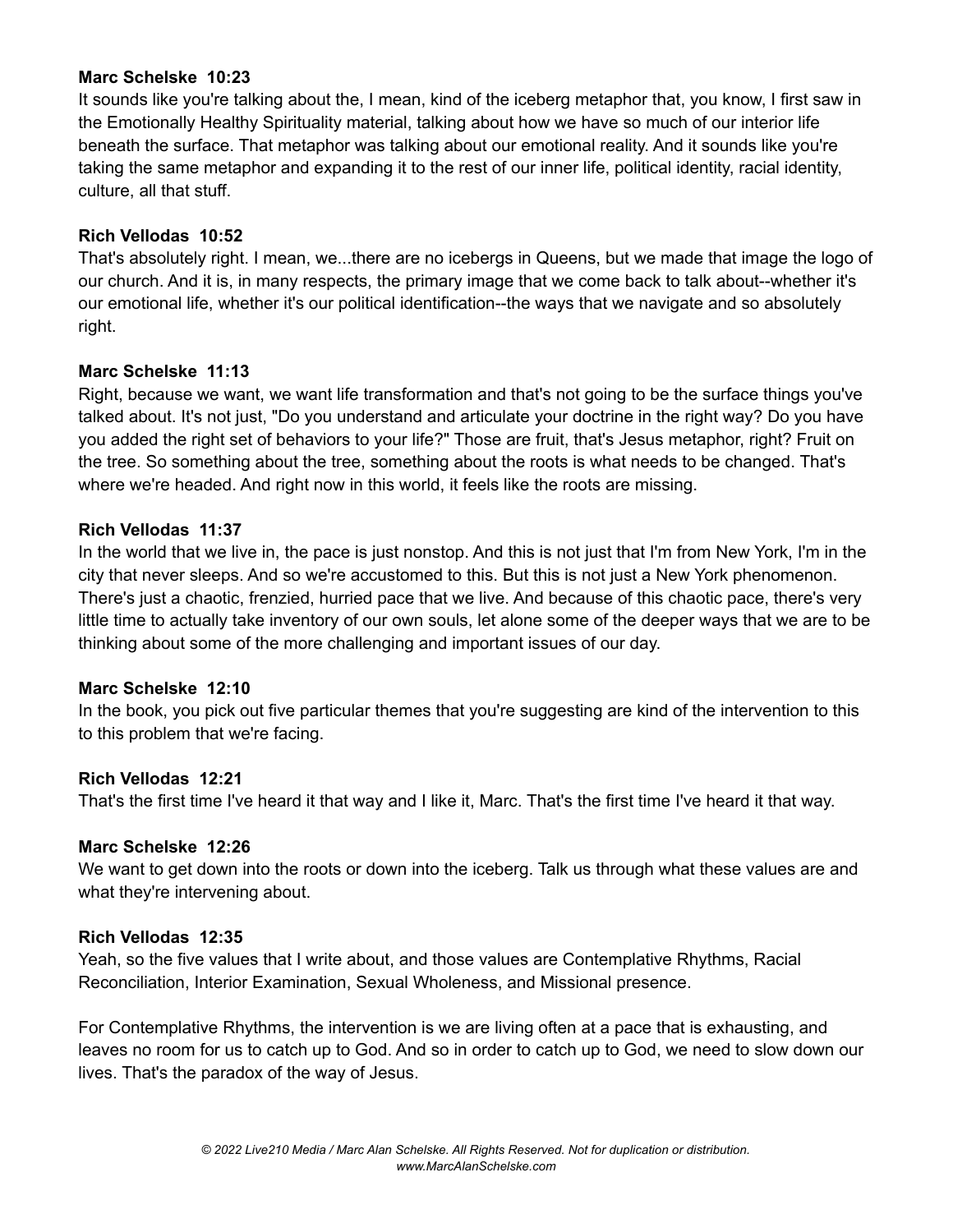The intervention for that Racial Reconciliation chapter is that we live in a world that's so increasingly fragmented around racial, ethnic lines, and we often don't have formational language to help us navigate this. You know, to talk about race. We have to talk about it on so many levels theologically, historically, sociologically, ecclesiologically, politically. I thought, I need to...the intervention is we need to talk formationally.

Interior Examination, the intervention is that we are living often on the surface of our own lives. And we're not taking inventory on what's happening. And so the intervention is that Jesus wants to transform all of our lives, especially our interior lives.

Sexual Wholeness is we live in a culture--this is within the church and outside the church--that splits souls from bodies, as opposed to seeing the dynamic interplay between the two. And we are to hold these things together.

And that Missional Presence value, really the intervention is we are called to make something of the world. We're not just called to be consumers of the world, we're called to participate with God in the creation of something that has yet to be seen in its fullness. That's how I tried to in essence articulate what I think we need individually and collectively.

#### **Marc Schelske 14:28**

I think the book came out in 2020. That means that you were writing it, working on it, for two or three years prior to that. So now, here we are a year and a half, more than a year and a half, into this weird CPR world that you've talked about. It seems like these five values are maybe even more urgent than they were when you were working on the book.

#### **Rich Vellodas 14:53**

I knew there were problems. That's why I wrote I wrote it, but it does seem like a deepening and an acceleration of the problems in the past year and a half.

#### **Marc Schelske 15:03**

You know, we're so wired up to avoid discomfort. And, and when it comes to church, honestly, what people want from church is to go to church and feel encouraged and hopeful and leave church carrying that encouragement into the world that they're in.

**Rich Vellodas 15:23** Right.

# **Marc Schelske 15:23**

Right. That's the thing that they--that may not be what they need, but it's the thing they want.

# **Rich Vellodas 15:29**

Yeah.

# **Marc Schelske 15:29**

And so this acceleration that you speak of, I think part of what has happened is it has accelerated or made more plain, the discomfort! All of us, all of us that are pastors in the last year and a half have had to rethink how we even do church like, like the church...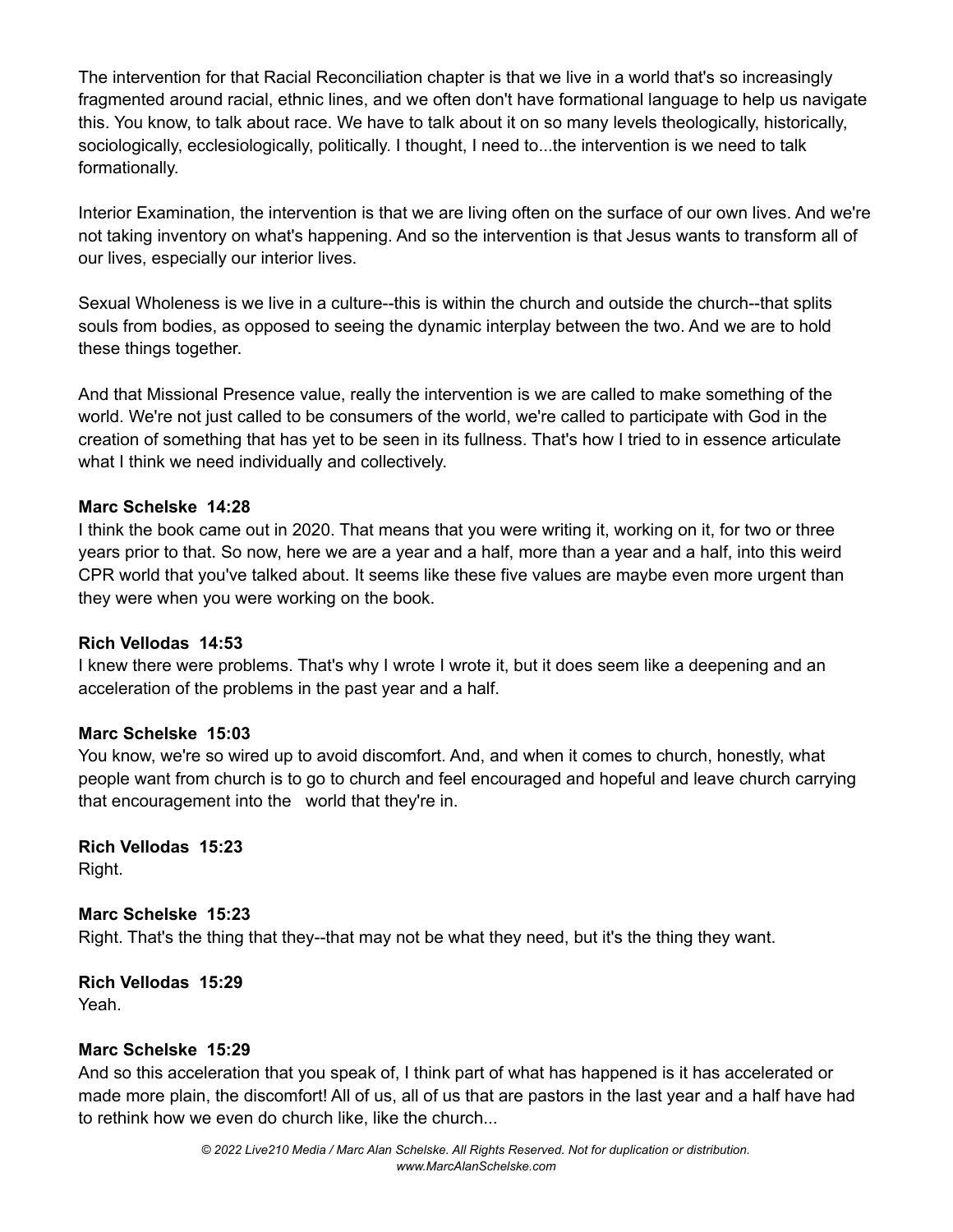#### **Rich Vellodas 15:44**

Or if I wanna do it!

#### **Marc Schelske 15:48**

Exactly, you know, and the expectations that church members have of what churche is like that has changed. How we expect the election to go, that is changed, and how we expect our politicians to talk to each other, that is changed, you know, our expectations of the racial conversation, that is changed. And so all of a sudden it's like there's this rawness, this open discomfort, and that emotional immaturity, or emotional unhealth-- we just run into all kinds of places to avoid facing that interior discomfort,

#### **Rich Vellodas 16:22**

What the pandemic has revealed, in many ways, as you mentioned, beyond just the crisis of discipleship, but particularly related to the crisis of discipleship, is the ways that we have not navigated our own interior life in such a way that leads us to being a good gift to our neighbors, even our neighbors that we profoundly disagree with. And so, the church, instead of the church being a place that demonstrates what is possible when Jesus gets a hold of a community, and the kind of compassion and justice and love and humility, what we've seen in the church and our discipleship is in many ways, a sad reflection of the world.

# **Marc Schelske 17:11**

Right, right.

# **Rich Vellodas 17:11**

And so what this has most certainly revealed is, yes, that immaturity, as my predecessor would say, that spiritual maturity and emotional maturity are inseparable.

# **Marc Schelske 17:23**

One of the things that you that you say in this book is the deeply formed life is not possible without an intentional reordering of our lives. So, what I take you to mean by that is that this is not just a change of perspective. This is not like a new list of five values that I should adopt for my church. There's something more tangible, that has to happen if this is going to be real.

# **Rich Vellodas 17:50**

Yeah, what I'm trying to get at is the shifts that need to take place in our lives are not just rational shifts, doctrinal shifts, theological shifts. I mean, we can make all the different shifts in our lives mentally, theologically, and not bear any difference in our lives. Yes, we need theological frameworks to think through and rethink how we understand the world. But if we just have frameworks without formation, we are still in the same place. What does it mean to reorder our lives around contemplative rhythms of slowing down to be with God? What does it mean to reorder our lives around taking inventory of the ways that I've been shaped racially, and the invitation to live a more just, reconciled, life? The invitation to take inventory of what's happening within my emotional life? There, it's a reordering. And so it's not just here, check this box. Have you read this book? Have you read this article? It's no... can we begin to talk about the foundational changes that need to be made.

This is why--Marc, you know, I love what you said--most people come to church to hear good news, to be encouraged. I mean, I try to preach encouragement every Sunday. At the same time, I tell our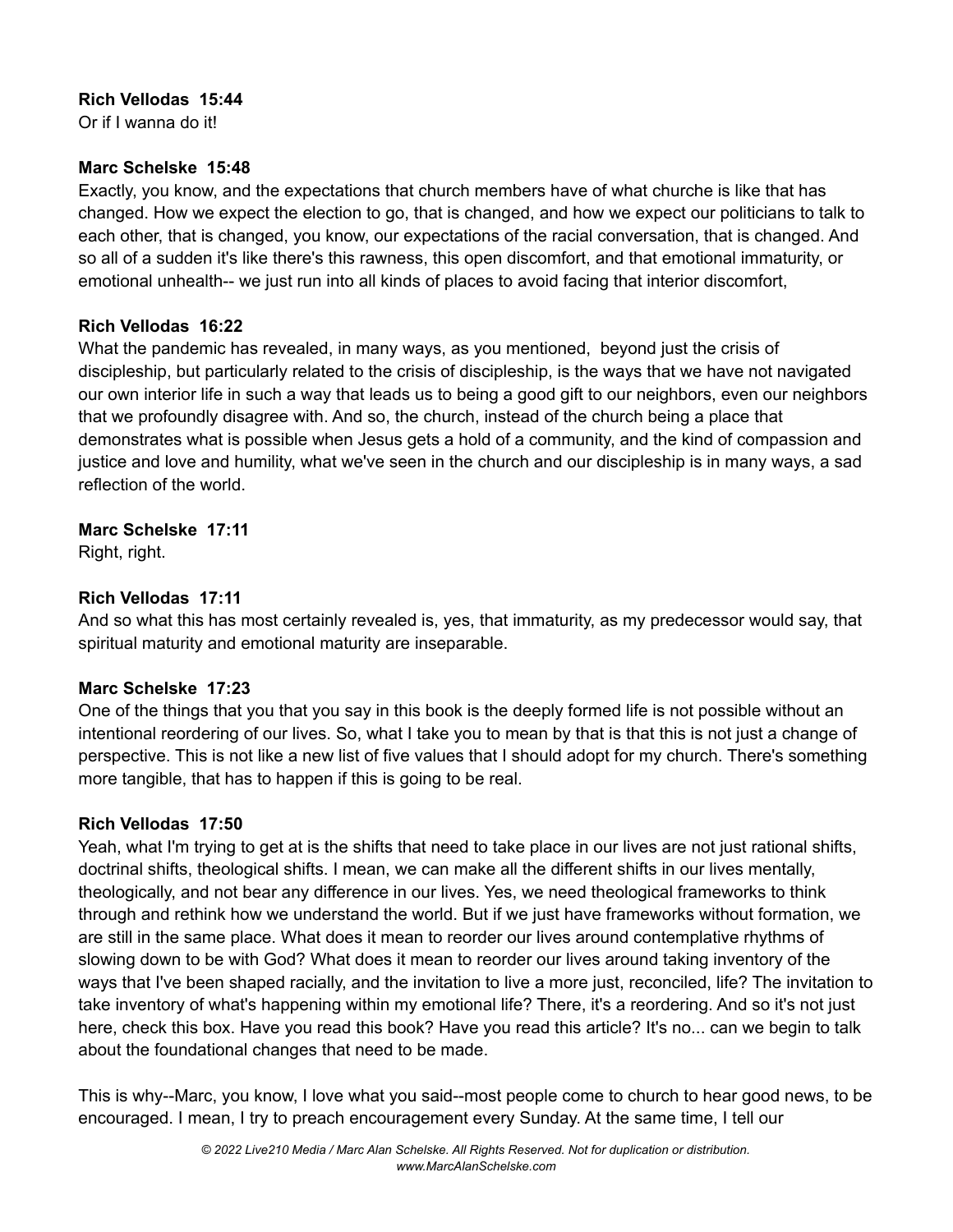congregation that we should have a sign in the front of our church that says, "Enter at your own risk." Because we are going to invite you to go places and to consider a reordering of our lives. That might not feel good. But when has following Jesus been about feeling good? I mean, he said, if you're gonna follow me, take up, take up your cross. That doesn't feel good. And I think what I'm trying to do in this reordering is, again, trying to contextualize in some ways, what it means to take up our cross and follow Jesus.

#### **Marc Schelske 19:48**

Okay, so let's, let's take one of these values, just as an example. So the last one you talked about the racial reconciliation. Let's just go with that one because that one is troubling for many of us. So when you say that we need to reorder our lives, and that's not just, you know, reading a book or hearing a podcast nodding your head and saying, "Yep, things were bad." Like, you're you're talking about something practical. So unpack that. What does a reordering actually look like in regard to that value?

#### **Rich Vellodas 20:17**

It means a number of things. One of the ways, that what it means is for us to actually take conscious, intentional prayerful inventory of the ways that we have been formed. And so for example, there's a tool that I've developed called Race and Racism In Our Families. In that, my attempt was to help the congregation begin to identify--and not just identify, that's the first step--begin to now resist the messages, the scripts that we have inherited, related to people who don't look like us. And so for example, how did your family consciously or unconsciously talk about black people? What were the messages that you received? About black people, about white people, about East Asian people, South Asian people, Middle Eastern people, Hispanic people, Native American people? What are those messages? Who were you taught to fear? Who were you taught were beneath you? Who were you taught was competent and who was incompetent? Who's dangerous, who's safe?

Unless we are doing that hard work and naming the ways that we've been formed, we're going to have a really hard time imagining something different. And so part of our own formation is taking radical inventory: How have I been shaped in ways that are not in step with the kingdom of God, not instead with the gospel of Jesus Christ, not in step with the way of love? You're not going to get that by just reading a book. It's going to take community and intentionality. And Marc, here's what I've discovered. I've led many people in our congregation and outside of it with that simple tool. And to name the messages that we've received is such a difficult, often shameful--it feels shameful, because if people really admit how their family gave them messages about black people, or Asian people, Hispanic people, across the board, it's embarrassing, and so no one wants to do it! And yet, this is the way of the cross. We are actually facing, we're living in truth. And we're asking the hard questions. And so that's one of the ways, Marc, that I think reordering our lives pertains to something like racial justice and reconciliation.

# **Marc Schelske 22:38**

So then, I'm, I'm going to think this in this example, I'm going to think about my family, people that I care about. I have an example of that. I I spent a summer when I was a 12, I spent a summer living with my grandmother who lived in northern Arkansas. My pictures, my memories, my associations of my grandma, are wonderful Christmases, you know, the way that she, you know, the specific things that she made, the special dishes that she made, you know, going into... going to her house for holidays, feeling really warm and loved and cared for. I have all those associations.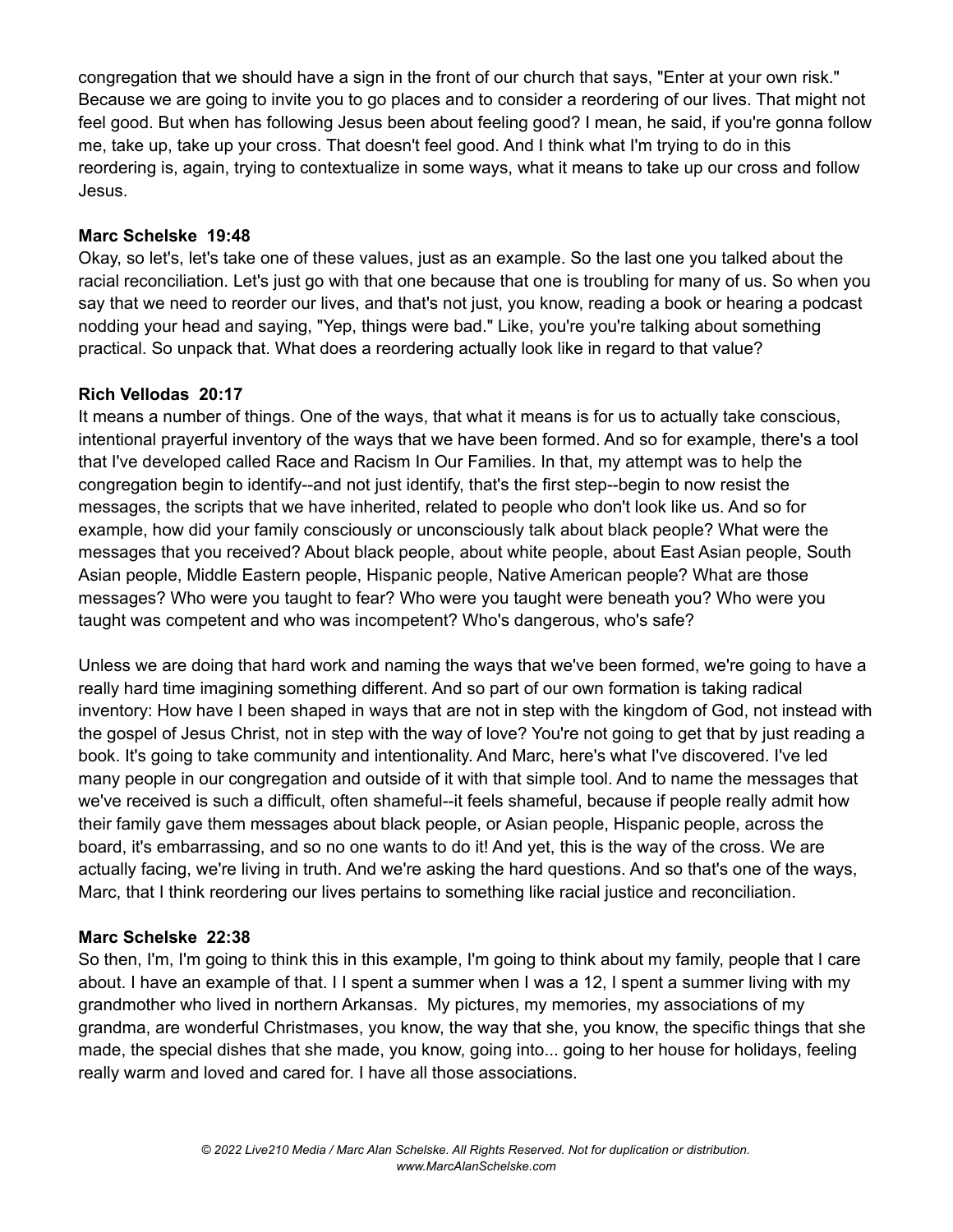So then I spent the summer with her and in the course of that summer, what I learned was that she--in a very, sort of non-spiteful way--just authentically thought Black people weren't as smart as she was. She didn't curse because she was a good church lady. She didn't use foul language, because she was a teacher at the local Christian school. But just in a way that was very matter of fact, like how I would talk about the sky being blue, she just believed black people weren't that smart. And so now I have this tension in my gut over this person that I love, that I have all these wonderful associations with, that I think was a good Godly person, and also was racist. And now I have to look at both sides of that picture. That process is painful, it is painful, right? I want my people to be good people.

# **Rich Vellodas 24:06**

Right? And that's part A. Then Part B becomes "How am I perpetuating that in ways that I might not be totally aware of, in subtle ways..."

# **Marc Schelske 24:20**

Right.

# **Rich Vellodas 24:20**

So now it becomes grandma, my grandma or you know, aunt So-and-so in Arkansas. Now the question is, "That's really sad, now, how are the ways that I'm now participating in that? That's the hard work and then what are the counter-instinctual acts that I need to now begin to grow into to begin to re-narrate and reorder my life in light of how I've been shaped racially by my family.

# **Marc Schelske 24:49**

So now I'm moving past thinking about this and reflecting on it. Now you're saying, Okay, Marc, you also have to do something with it." What is... what's the reordering practices? What is the thing I'm going to do differently if I'm really engaging in this conversation?

# **Rich Vellodas 25:04**

Yeah, in your, in your example, let's go with that example. First of all, I think it requires some level of confession. There is something about externalizing our sins. I mean, this is good Christian tradition stuff here, you know. Confession is good for our soul and confession roots us in love. And if we're able to name certain things that have been strongholds in our lives, we begin to free those things from the power it's had over us. You know, whatever we cannot name, we're a slave to. And so I think it begins with confession. This is what I have been living with, carrying. And then in that case there, you know, I do think part of it now--in this case, we're just taking a very individualistic approach to address something.

And so I think to talk about racism needs to be talked about in individual, interpersonal, and institutional ways, but let's just stick with the individual lens for a second,--How much do I need to pay attention to the various faulty messages that arise in a given day? Marc, you're at the doctor's office and someone walks in. And you see it's a black woman who walks into the doctor's office, and your first thought (or the hospital, wherever you're at) your first thought is, "This can't be the doctor." Because, you know, black people, black women can't be doctors... whatever faulty message we have, or Black people can't be a good director. So this can't be the doctor. And now you're asking yourself, you're taking inventory? What is that about? Your confessing that. You're praying. You're asking the Lord to forgive, and then by God's grace, you're opening yourself up and moving towards someone that in the past, you might have regarded as some intellectually inferior or whatever it might be?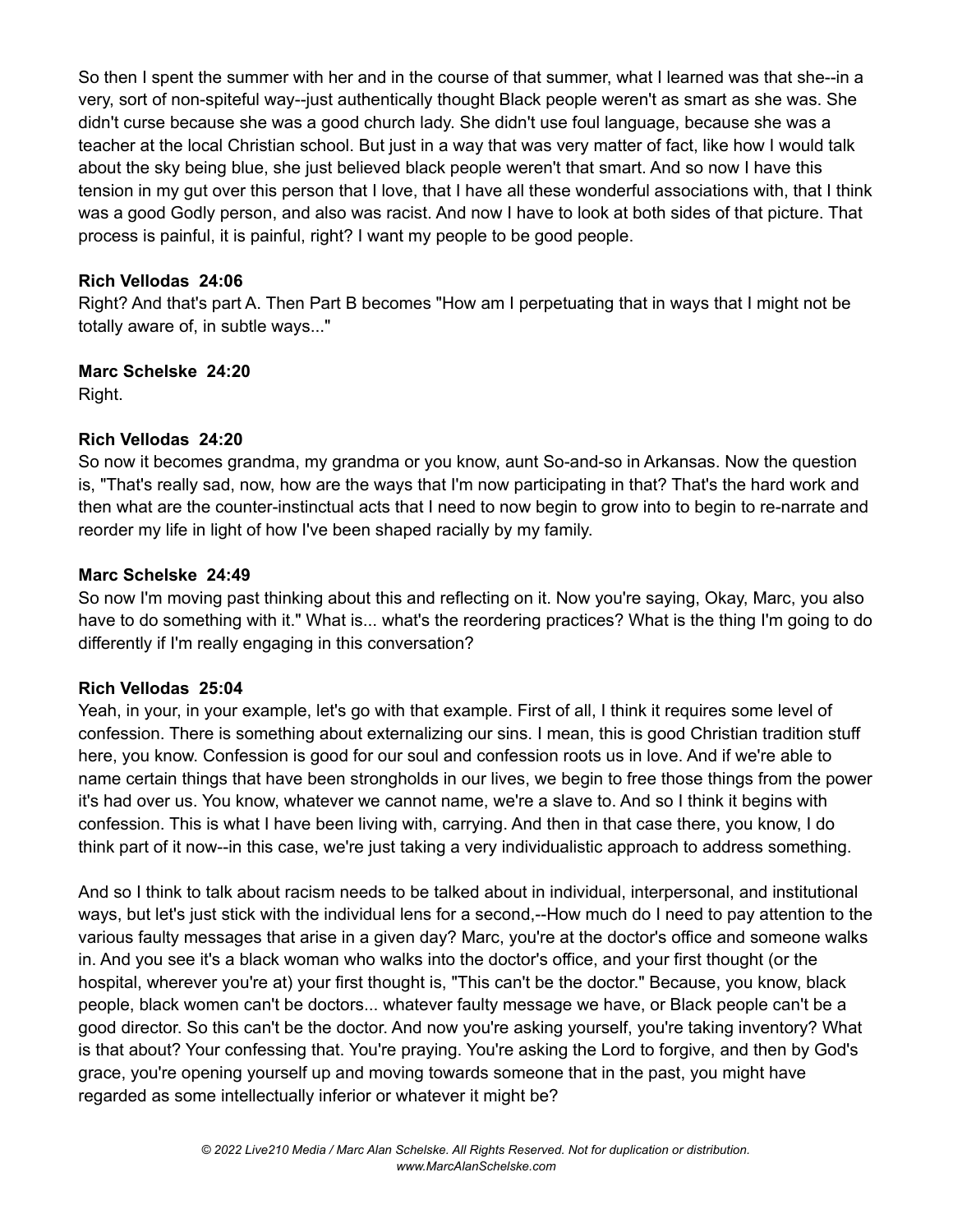# **Marc Schelske 26:57**

Right.

#### **Rich Vellodas 26:57**

I think that's one of the ways that we if we play out a scenario like that, but this is a lifelong journey, requiring us to take note on notes on ourselves, and subsequently identifying what are the counter-instinctual habits, actions, that's required of me and it differs from scenario to scenario.

#### **Marc Schelske 27:17**

You mentioned, you know, that we were talking about an individualized example and that this also needs to be sort of a larger conversation about communities and systems. Okay. Your book is about values that I think you're not just proposing for individual Christians. They're coming out of your church community. And I think you're proposing that this needs to be a community conversation. So what does that look like in a church community?

# **Rich Vellodas 27:42**

Number one, understanding the power dynamics. We want to be more than just what we call "a sanctified subway car," in which we get a group of anonymous, diverse people in close proximity to each other. And, you know, as someone said, plantations were diverse as well, you know, so we're not trying to be just the sanctified subway car. Part of that is how, who's making decisions? Who shaping the community, whose fears are we paying attention to? Which values are we highlighting? And I don't know if that happens unless there are diverse people in the room at various levels of power and influence and authority. And so in our church, for example, you know, every level, it's--now granted, it's a very diverse church--at the same time, we have worked hard and intentionally to ensure that at every level of our community, there is diversity and shared power. And who stories are we listening to? What are the fears that we're paying attention to? What are the values that we're prioritizing? And so that's really related to identity, you know? Who we are, what we look like, but then on another level, it's a mission, what are we giving ourselves to? As as a congregation, we have worked hard over 30 years, to pay attention to the racialized world that we live in. And to try to be a witness that in the name of Jesus, a new possibility, a new racial possibility, is before us.

And so what does this look like? Our engagement with our local community. Right? And you know, what, we were not just involved in evangelism, we're not just trying to preach the gospel and get people to make an individual decision. We're asking ourselves, what are, where are their points of inequity? Where are the points of disproportionate resources? So for example, right now, you know, our church is involved with a group of other communities within our neighborhood, addressing affordable housing in a community in which gentrification is taking over. For us this is an issue of justice, of racial justice. This is part of our discipleship. This is part... you know, does God care about our our souls or our bodies? The answer is yes. We're saying this is a holistic gospel that we're trying to live out. And so whether it's individually, interpersonally, institutionally as a congregation, we have tried to work through all this. And it's hard, because these are massive issues before us. And we realize we're not going to solve most of these problems, but by God's grace, maybe we can touch a few. And as we work together, try to see something of the kingdom of God become more of a reality, within our local spaces.

# **Marc Schelske 30:35**

In the book, you have a chapter for each of these values. And that chapter is followed by a chapter that is practices. That structure by itself says something because it says it's not enough to think these thoughts.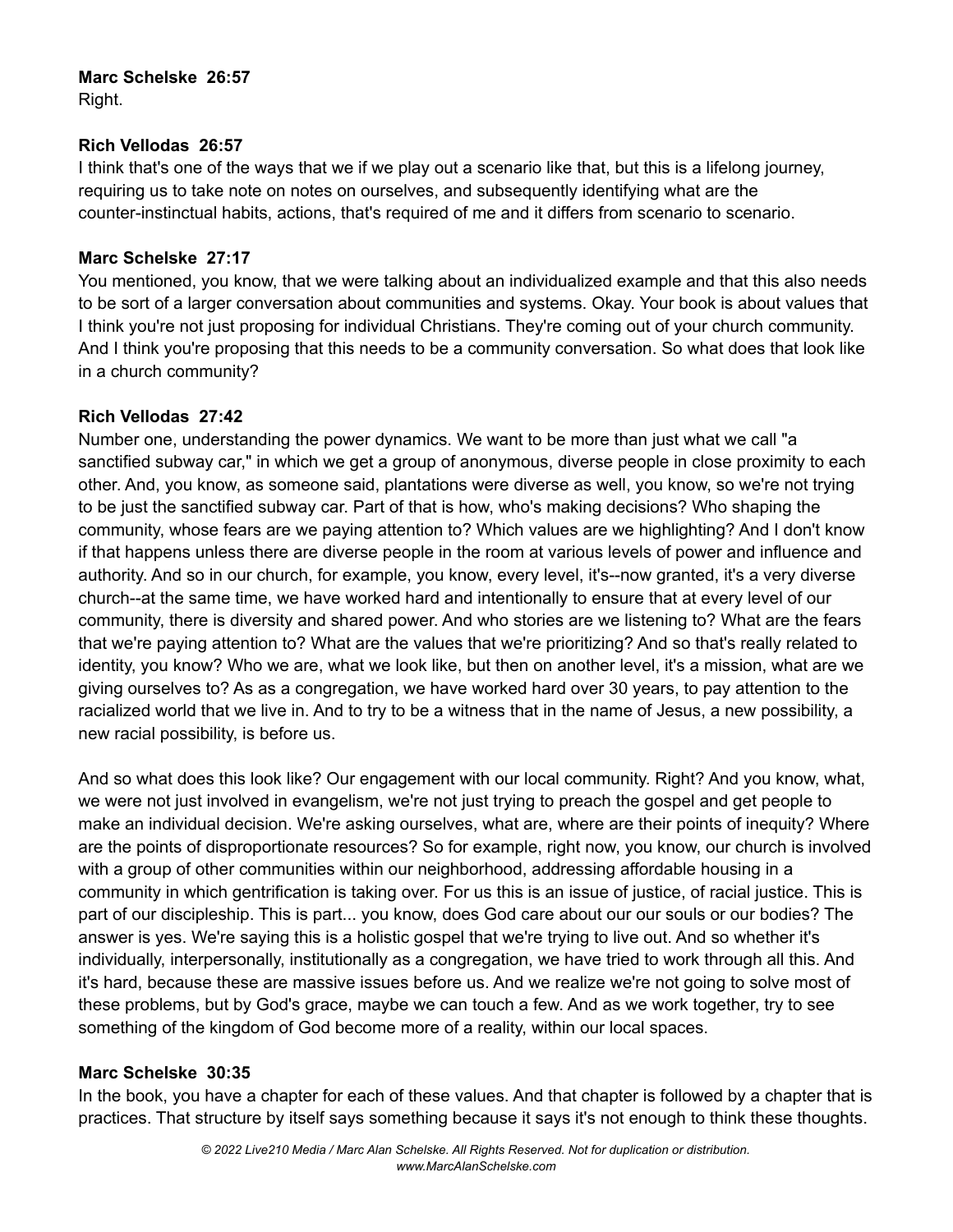It's not enough to agree with a perspective. It's not enough for Mark to just acknowledge that his grandmother was racist, right? There's a deeper thing that needs to happen. That thing involves personal reflection, community reflection, but also has to show up in tangible actions.

# **Rich Vellodas 31:12**

I just didn't want to give theological frameworks for people to say, "Well, I believe that," or "That's insightful, and I read the book, and you know what, maybe I'll read it again if I have to teach on it." For me, it was, How can this be a resource to guide people into a new way of being in the world? And it was very intentional to offer--I love theology, it's not that I'm anti-theology. I love theology. I want theology to have flesh on it. I want it to be livable. I want you know... Jesus prays, "Your kingdom come, Your will be done" that there is... I just don't want to think about it. I want to be about it. And so the practices are really trying to orient our hearts, our minds, our bodies, our relationships into a new way of being.

# **Marc Schelske 32:04**

Yeah, 'cause it's very often that in doing things, our minds become conscious of and aware of the implications. We very often live our way into theology.

# **Rich Vellodas 32:18**

Yes!

# **Marc Schelske 32:19**

Even though we like to think we thought our way into it! It's the practices that actually shaped us. And maybe that's part of the crisis of this moment, that we're seeing the church engaged in practices, that when you look at these practices pastorally, you're like, "That practice isn't taking you closer to Jesus! That is headed off a cliff, that practice has to shift.

# **Rich Vellodas 32:40**

And you're right. I mean, it comes to a point where I think, the more... the more I give myself to contemplative prayer, the more now my body starts.... And so it's not... my body starts craving it...

# **Marc Schelske 32:52**

Yes. Oh, man. Yeah, that's such a big deal. I--a couple times a year--go down to a Benedictine abbey that's about an hour from where I live. And I just did this last week, actually, for two days, to go down and just disconnect from all the obligations, spend some time in silence, you know. Follow the hours, be in a place that the focus is interiority. And what I noticed as I drive onto the campus is I can feel in my body a shift, I can feel... I've done it enough times now, that just driving onto the campus, I feel the tone of my muscles and the presence of my mind shift, like some of that pressure, some of those obligations, some of the performance that I constantly live in, and all the other areas of my life, doesn't belong here. And I feel it, I feel it in me in a way that's not intellectual at all. It's it's in my body.

# **Rich Vellodas 33:48**

Now, this is music to my ears, Marc, because I mean, I go to a Benedictine monastery in the Boston area, usually every year. And that's exactly my experience. I'm there, as I'm driving up, first of all, it feels like a pilgrimage every time I'm going there, like I'm going to meet God. I'm not just going on a little trip here, a little vacation, I am going to meet the living God, and something in my body adjusts to it. The question that I wrestle with, and this is why I've needed rhythms of this, is how do I carry this with me, when I'm back into the day-to-day operations of the world. And taking the kids to school and getting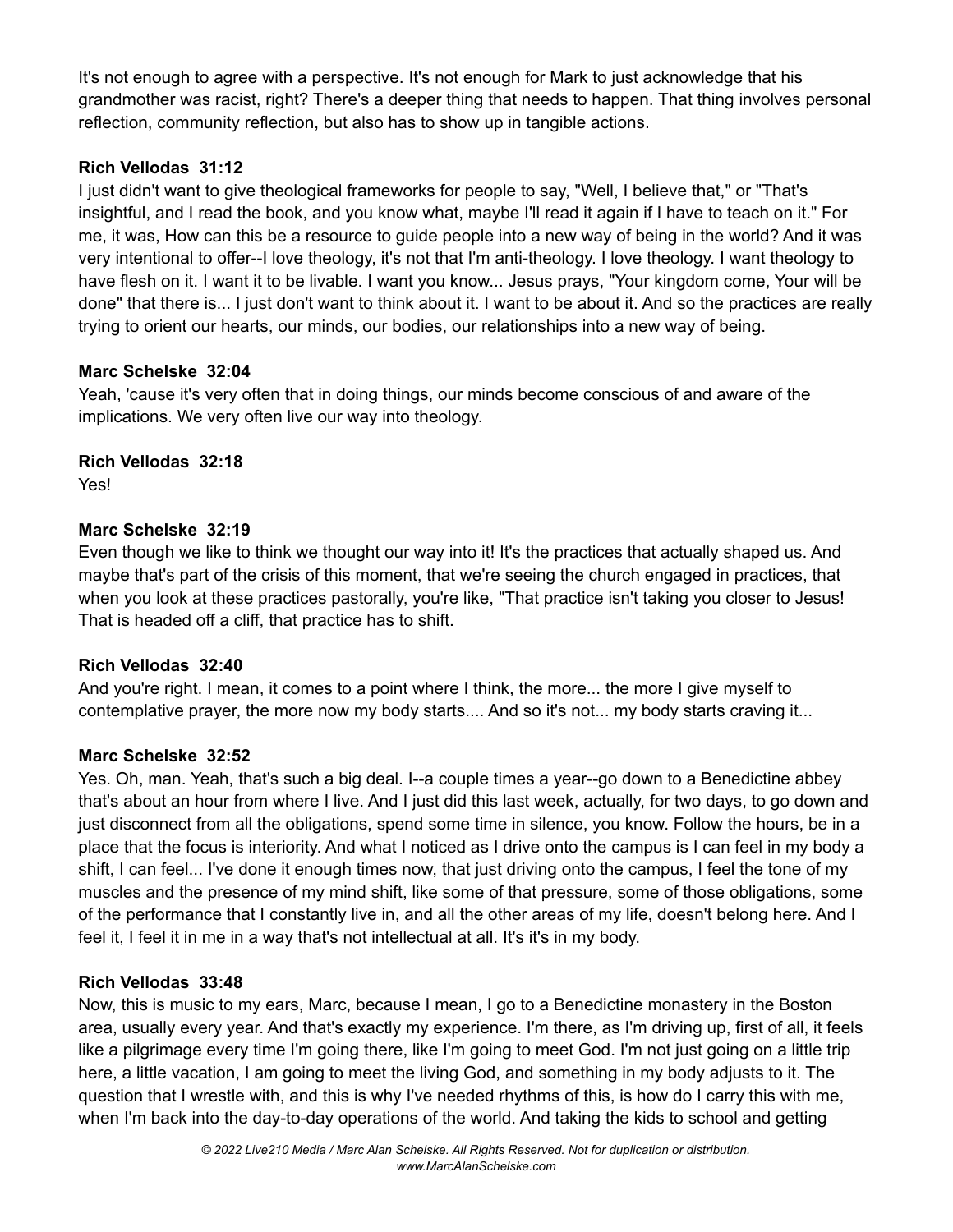dinner and grocery shopping, I have to, by God's grace, I need time to go up the mountain. And for me going up the mountain is the monastery, is silence, is retreats, and then I come back down and then realize soon enough, I better go back up again. Because it is so easy to be dragged down by the pace and the priorities and the values of this world

#### **Marc Schelske 34:53**

Well, it's almost like that what happens on the mountain is that you get to practice something that your normal life structure would mediate against. And the more you practice it, the more you can bring it into your normal life structure.

#### **Rich Vellodas 35:05**

Yes!

# **Marc Schelske 35:06**

I think what you're saying is, you know, contemplative rhythm shouldn't be a special event, it should be a normal way of living. Racial reconciliation shouldn't be an annual conference, it should be your attitude toward people around you. Interior examination shouldn't be something that you're doing just--you know--at your therapist's office, it should be a daily practice, it should be your response to watching yourself live. Sexual wholeness, that's not, you know, something that just happens in certain places. You should be thinking about the body that God made you in and the bodies that God made everyone else in and the dignity that those bodies have and how to relate to everybody's bodies in that way, you know. Missional presence isn't an evangelistic event. It's a way of engaging the world. And so now we're moving from values, which could easily be interpreted as sort of ideals that we put up on the plaque.

**Rich Vellodas 35:58** Right.

# **Marc Schelske 35:58**

Now we're bringing that down to the actual woven fabric of the minutes of my life.

#### **Rich Vellodas 36:06**

Mm-hmm. Yeah. Marc, that's beautiful. You should take that clip right there, And--I don't know--put that everywhere. You distilled it beautifully. And the question, I think, when I read the Bible--I think this is Eugene Peterson's--He believed that what the Bible said was, it was livable, and that's what concerned him. Is this livable? Is not just is this thinkable? But is this liveable? And for me, that's the hope, not just that we're just thinking about new ways of being Christian, but that we're living into new ways of what it means to follow Jesus.

# **REFLECTION**

#### **Marc Schelske 36:46**

The call to discipleship requires a vision that is large enough to encompass the moment we find ourselves in. Did you hear Rich say that? Whether you agree with the five values that Rich's proposing, and the way that he articulated them, it seems like he's really onto something. The discipleship of many Christians over the last generation is so thin, so brittle, and often exclusionary. It seems not to be able to handle much discomfort and that's a problem. Because the gospel is just the opposite of that!